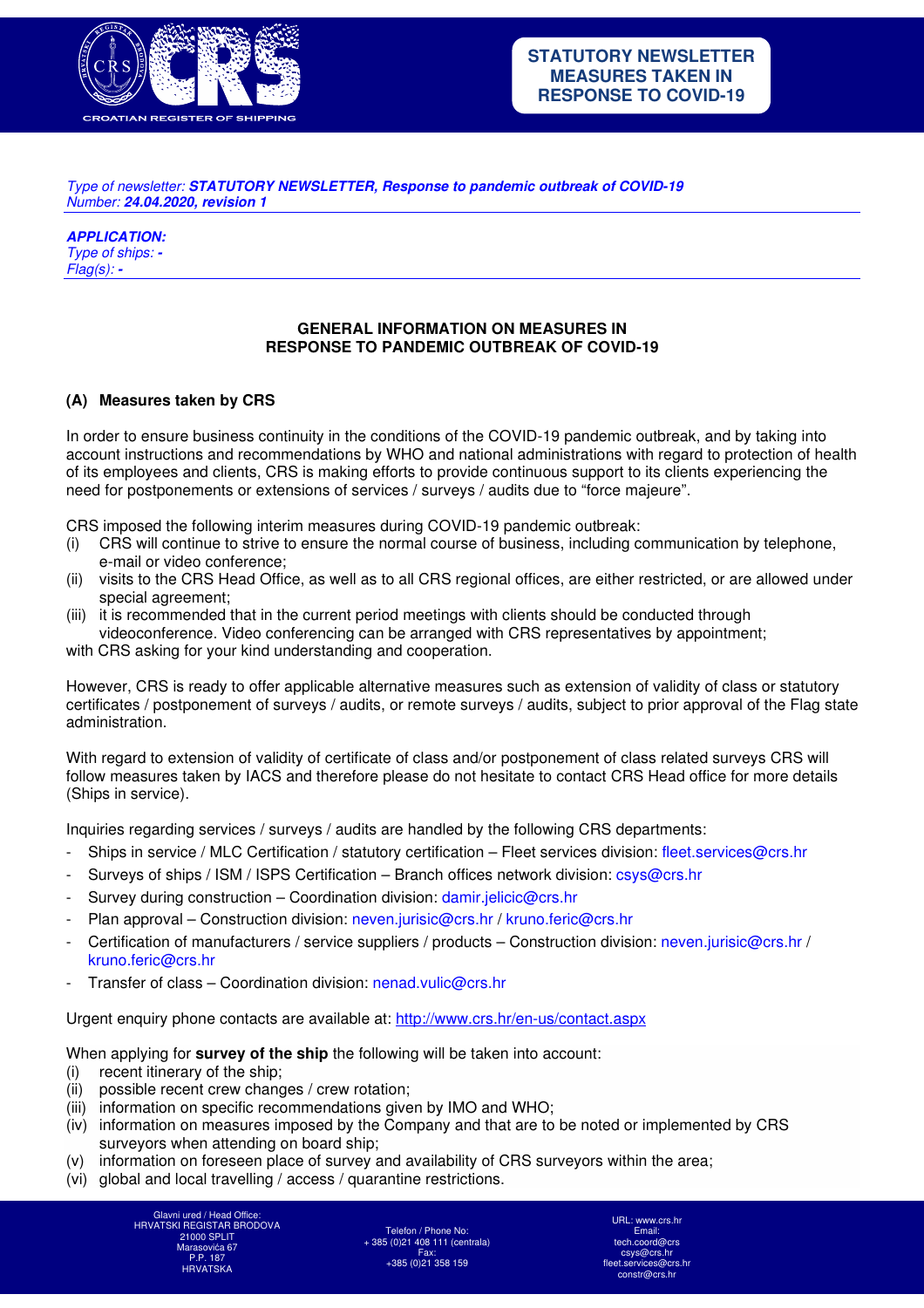

Notwithstanding the above, the most important information to be provided by the Company is whether any of crew members are being diagnosed as positive to COVID-19.

After review of above information you will be advised whether physical on board attendance of CRS surveyors could be arranged.

Any further inquiries should be forwarded to:

[Surveys of ships / ISM / ISPS Certification – Branch offices network division: csys@crs.hr]

In the case of **audits** specific instructions can be obtained from: [Surveys of ships / ISM / ISPS Certification – Branch offices network division: csys@crs.hr] [MLC Certification– Fleet services division: fleet.services@crs.hr]

In the case of **certification of manufacturers / service suppliers / products** specific instructions can be obtained from:

[Construction division: neven.jurisic@crs.hr / kruno.feric@crs.hr]

#### **(B) Information on circulars issued by various Flag state administrations**

Majority of Flag state administrations have issued various specific circulars / notices including specific instructions in cases where surveys or audits according to the requirements of SOLAS 74, LLC 66, MARPOL 73/78 and ISM / ISPS or MLC 2006 cannot be carried out by their due dates due to Coronavirus disease pandemic.

Such circulars / notices are regularly updated and are available on web site of each Flag state administration. CRS is closely and frequently monitoring such updates and is offering assistance to the clients when approaching Flag state administration with the request for postponement of survey or extension of the validity of statutory certificates.

List of currently published and valid circulars / notices is attached (for updates refer to website of specific Flag state):

| <b>Bahamas</b> | Technical alert 20-03, v. 4.4 - Novel Coronavirus                                                                                                                                      |
|----------------|----------------------------------------------------------------------------------------------------------------------------------------------------------------------------------------|
|                | Technical alert 20-04, v. 5.1 – COVID-19, Changes to BMA working hours                                                                                                                 |
| Comoros        | Circular 20 - Coronavirus (COVID-19) – Guidance relating to the certification of seafarers                                                                                             |
|                | Circular 21 - Novel Coronavirus guidance                                                                                                                                               |
|                | Circular 24 (rev. 2) - Coronavirus (COVID-19) - Guidance to the postponement / extension of<br>statutory certification & services                                                      |
|                | Circular - Coronavirus (COVID-19) - WHO Guidance to Promote Public Health Measures on<br>Cargo and Fishing Vessels (IMO Circular Letter No. 4204/Add.28)                               |
| Croatia        | $CIRC-MMPI-005/2020 - COVID-19 - Extension of the validity of ship certificates$                                                                                                       |
|                | Guidelines for adoption of extraordinary measures resulting from the COVID-19 pandemic                                                                                                 |
| Cyprus         | Circular 03/2020, Novel Coronavirus – Precautions to be taken to minimise risks to seafarers and<br>others on board ships                                                              |
|                | Circular 05/2020, Coronavirus Disease "COVID-19" - Updates on precautions to be taken to<br>minimise risks to seafarers, passengers and others on board ships                          |
|                | Circular 06/2020, Special arrangements by the Shipping Deputy Ministry for the provision of<br>services during COVID-19 outbreak                                                       |
|                | Circular 07/2020, EU Commission Interpretative Guidelines on EU passenger rights regulations in<br>the context of the developing situation with COVID-19                               |
|                | Circular 08/2020, Urgent Provisional Measures for the operation of Cyprus ships during the<br>COVID-19 outbreak                                                                        |
|                | Circular 17/2020, Revised procedure for facilitating crew changes within the framework of the<br>gradual relaxation of the Restrictive Measures applicable during the COVID19 Pandemic |
|                | Circular 18/2020, Urgent Provisional Measures for the operation of Cyprus ships during the Covid-<br>19 outbreak                                                                       |

Glavni ured / Head Office: HRVATSKI REGISTAR BRODOVA 21000 SPLIT Marasovića 67 P.P. 187 HRVATSKA

Telefon / Phone No: + 385 (0)21 408 111 (centrala) Fax: +385 (0)21 358 159

URL: www.crs.hr Email: tech.coord@crs csys@crs.hr fleet.services@crs.hr constr@crs.hr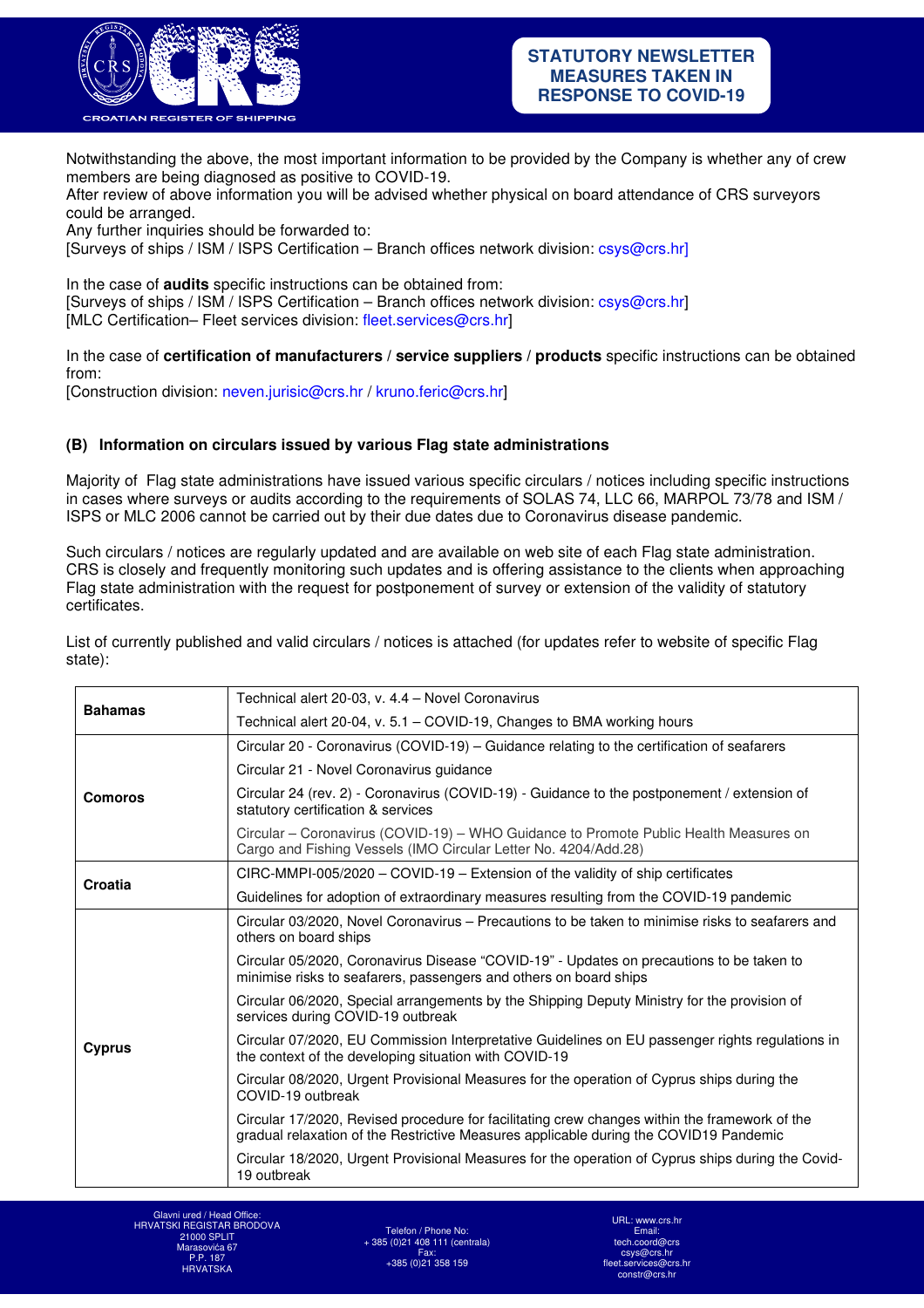

|                         | Marine Advisory 04/2020, Novel Coronavirus Guidance                                                                                                                                                                                     |
|-------------------------|-----------------------------------------------------------------------------------------------------------------------------------------------------------------------------------------------------------------------------------------|
|                         | Marine Advisory 07/2020-2, Guidance to Assist with Impact of Coronavirus Disease 2019 (COVID-<br>19) on Ship Operations                                                                                                                 |
|                         | Marine Advisory 08/2020, Consideration for managing Coronavirus (COVID-19) cases / outbreaks<br>on board ships                                                                                                                          |
|                         | Marine Advisory 10/2020, Coronavirus (COVID-19) Guidance - Extended application                                                                                                                                                         |
|                         | Marine Advisory 11/2020-2, Implementation of IMO Circular Letter No.4204/Add.1: COVID-19 -<br>Implementation and enforcement of relevant IMO instruments                                                                                |
|                         | Marine Advisory 14/2020, Fact Sheet on the Provision of Humanitarian Assistance and Trade to<br>Combat COVID-19                                                                                                                         |
|                         | Marine Advisory 16/2020, Guidance to Assist Seafarers with Possible Crew Health Concerns due<br>to COVID-19                                                                                                                             |
| Liberia                 | Marine Advisory 17/2020, Guidance on Exception of Goal Based Standard (GBS) Requirements<br>for Newly Constructed Vessels suffering delays due to COVID-19                                                                              |
|                         | Marine Advisory 21/2020, Guidance to Assist with Impact of Coronavirus Disease 2019 (COVID-<br>19) on Crew Documentation                                                                                                                |
|                         | Marine Advisory 23/2020, Postponement of annual leave with pay and maximum period of<br>shipboard service for seafarers during Coronavirus Disease 2019 (COVID-19) pandemic                                                             |
|                         | Marine Advisory 24/2020, Requirements for crew change for cargo ships in the port of Singapore<br>and for ship's crew visiting Singapore waters to minimize the risk of community spread of COVID-<br>19 in Singapore                   |
|                         | Marine Advisory 25/2020, Requirements for crew change for cargo ships in the port of Hong Kong<br>and for ship's crew visiting Hong Kong waters to minimize the risk of community spread of COVID-<br>19 in Hong Kong                   |
|                         | Marine Advisory 26/2020, Requirements for renewal of Certification Issued by Approved Training<br>Centers during COVID disruptions                                                                                                      |
|                         | CAM Circular 01/2020 - Public Health Emergency related to the Coronavirus                                                                                                                                                               |
| Luxembourg              | CAM Circular 002/2020 - Extraordinary measures related to crew documents and ship certificates<br>in relation to the COVID-19 Pandemic                                                                                                  |
|                         | Merchant Shipping Notice 157 - Precautionary Measures against Novel Coronavirus                                                                                                                                                         |
| <b>Malta</b>            | Merchant Shipping Notice 158 - Extraordinary measures resulting from the COVID-19 Pandemic<br>Merchant Shipping Notice 160 - Supporting Measures to Maltese Shipping Industry during COVID-<br>19 Pandemic                              |
|                         | MN 1-004-3, Modifications to Instrument Recordation and Acknowledgement Requirements<br>Pursuant to Republic of the Marshall Islands Maritime Act, §§103-106, §108, and §203(h), in<br>Response to the Coronavirus Disease Pandemic     |
| <b>Marshall Islands</b> | MG 1-04-1, COVID-19 Guidelines on Modifications to Instrument Recordation and<br>Acknowledgement Requirements Pursuant to Republic of the Marshall Islands Maritime Act,<br>§§103-106, §108 and §203(h) in Response to COVID19 Pandemic |
|                         | MSA 17-20, Temporary Alternative Inspection Protocols During COVID-19 Pandemic Response<br>And Recovery                                                                                                                                 |
|                         | MSA 18-20, COVID-19: Emergency Rescue Of Injured And Sick Crew Members At Chinese Ports                                                                                                                                                 |
|                         | MSA 24-20, Handling the validity of ship certificates due to COVID-19                                                                                                                                                                   |
|                         | MSA 25-20, Handling ISM, ISPS and MLC 2006 due to the exceptional circumstances of COVID-<br>19                                                                                                                                         |
|                         | MSA 27-20, Coronavirus Disease Update                                                                                                                                                                                                   |
| Palau                   | MC 187.1 - Handling The Validity Of Ship Certificates Due To COVID-19                                                                                                                                                                   |
|                         | MC 184.1 - Dissemination of IMO guidance for managing COVID-19 cases on board ships                                                                                                                                                     |